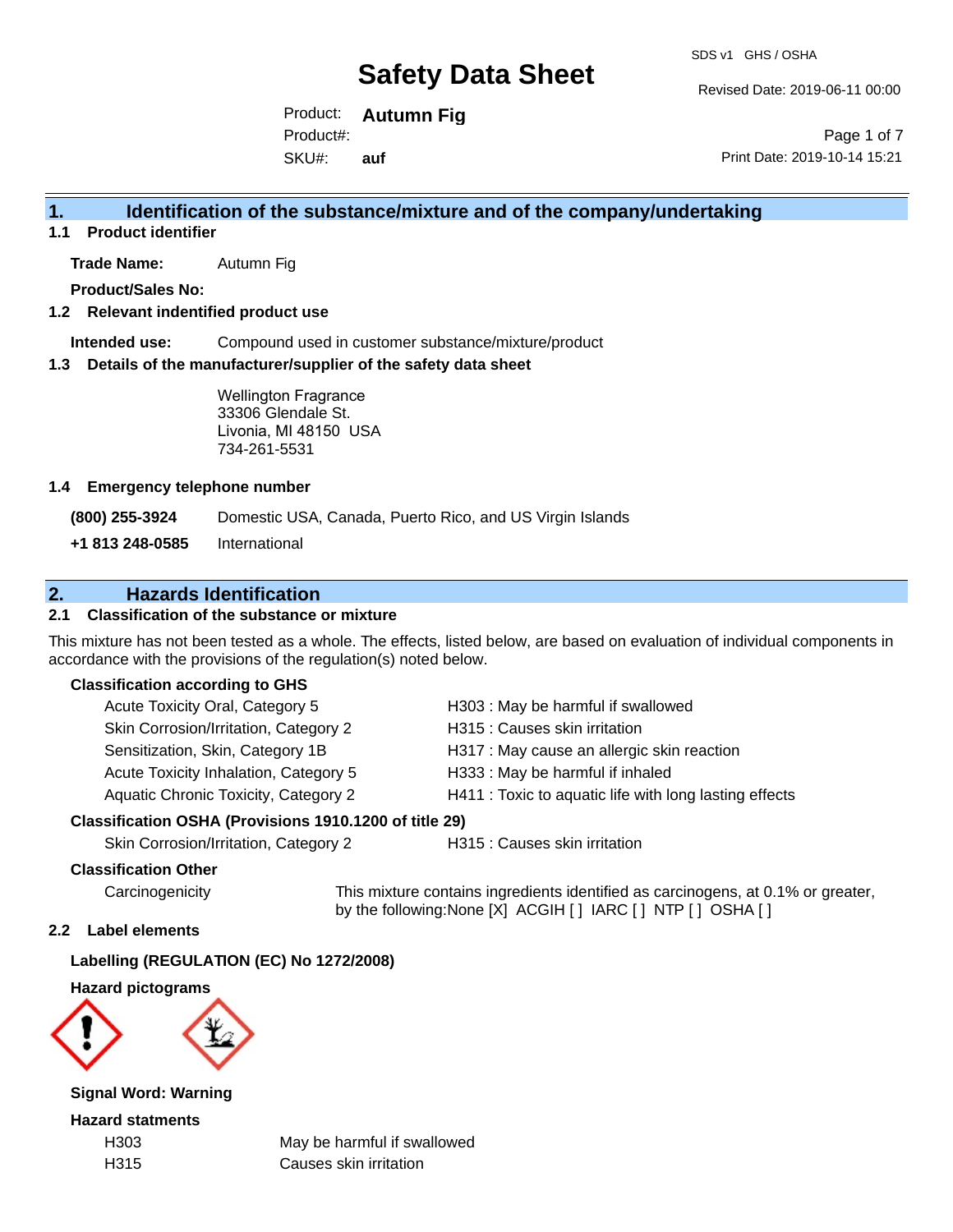#### SDS v1 GHS / OSHA

# **Safety Data Sheet**

Revised Date: 2019-06-11 00:00

|                                 | Product:<br>Product#:                                                 | <b>Autumn Fig.</b>                   | Page 2 of 7                  |  |
|---------------------------------|-----------------------------------------------------------------------|--------------------------------------|------------------------------|--|
|                                 | SKU#:                                                                 | auf                                  | Print Date: 2019-10-14 15:21 |  |
| H317                            |                                                                       | May cause an allergic skin reaction  |                              |  |
| H333                            | May be harmful if inhaled                                             |                                      |                              |  |
| H411                            | Toxic to aquatic life with long lasting effects                       |                                      |                              |  |
| <b>Precautionary Statements</b> |                                                                       |                                      |                              |  |
| <b>Prevention:</b>              |                                                                       |                                      |                              |  |
| P <sub>264</sub>                |                                                                       | Wash hands thoroughly after handling |                              |  |
| P <sub>272</sub>                | Contaminated work clothing should not be allowed out of the workplace |                                      |                              |  |
| P <sub>273</sub>                | Avoid release to the environment                                      |                                      |                              |  |
|                                 |                                                                       |                                      |                              |  |

### **Response:**

| ,,,,,,,,      |                                                                         |
|---------------|-------------------------------------------------------------------------|
| $P302 + P352$ | IF ON SKIN: Wash with soap and water                                    |
| $P304 + P312$ | IF INHALED: Call a POISON CENTER or doctor/physician if you feel unwell |
| P312          | Call a POISON CENTER or doctor/physician if you feel unwell             |
| $P333 + P313$ | If skin irritation or a rash occurs: Get medical advice/attention       |
| P362          | Take off contaminated clothing and wash before reuse                    |
| P363          | Wash contaminated clothing before reuse                                 |
| P391          | <b>Collect Spillage</b>                                                 |
|               |                                                                         |

### **2.3 Other Hazards**

**no data available**

## **3. Composition/Information on Ingredients**

### **3.1 Mixtures**

This product is a complex mixture of ingredients, which contains among others the following substance(s), presenting a health or environmental hazard within the meaning of the UN Globally Harmonized System of Classification and Labeling of Chemicals (GHS):

| CAS#<br>Ingredient         | EC#                         | Conc.<br>Range                                           | <b>GHS Classification</b>          |  |
|----------------------------|-----------------------------|----------------------------------------------------------|------------------------------------|--|
|                            | <b>54464-57-2</b> 259-174-3 | $5 - 10 \%$                                              | H315; H317; H400; H410             |  |
|                            |                             | Tetramethyl Acetyloctahydronaphthalenes                  |                                    |  |
| 24851-98-7                 | 246-495-9                   | $2 - 5 \%$                                               | H402                               |  |
|                            | Methyldihydrojasmonate      |                                                          |                                    |  |
| 32388-55-9                 | 251-020-3                   | $2 - 5 \%$                                               | H303; H317; H400; H410             |  |
| Acetyl cedrene             |                             |                                                          |                                    |  |
| 22457-23-4 245-010-8       |                             | $1 - 2 \%$                                               | H303; H316; H402; H412             |  |
| Ethyl Methylbutyl Ketoxime |                             |                                                          |                                    |  |
| 123-11-5                   | 204-602-6                   | $1 - 2 \%$                                               | H303; H402; H412                   |  |
| Anisaldehyde               |                             |                                                          |                                    |  |
| 103-95-7                   | 203-161-7                   | $1 - 2 \%$                                               | H227; H303; H315; H317; H401; H412 |  |
| Cyclamen Aldehyde          |                             |                                                          |                                    |  |
|                            |                             | See Section 16 for full text of GHS classification codes |                                    |  |

See Section 16 for full text of GHS classification codes which where not shown in section 2

Total Hydrocarbon Content (%  $w/w$ ) = 0.03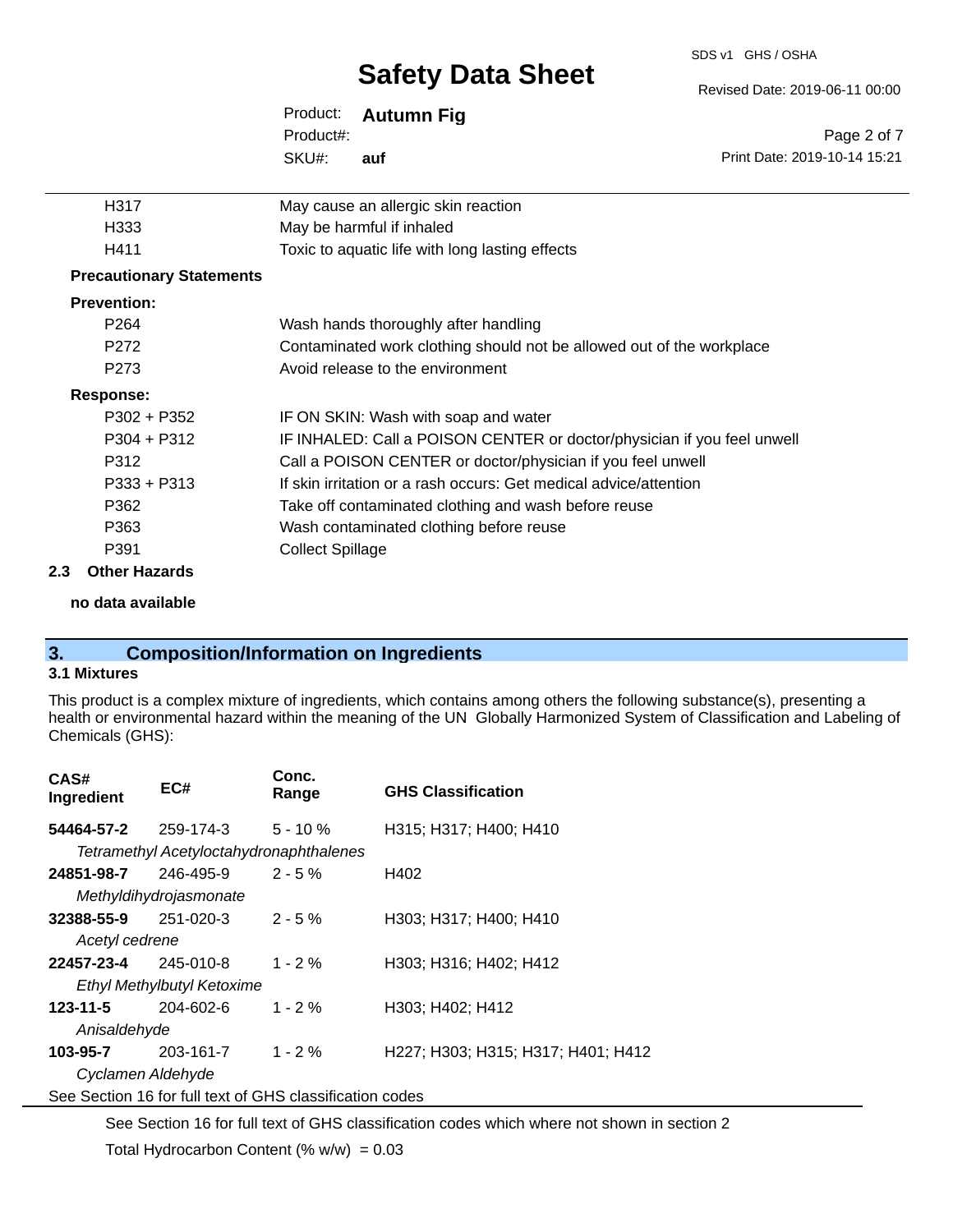SDS v1 GHS / OSHA

Revised Date: 2019-06-11 00:00

Product: **Autumn Fig**

Product#:

SKU#: **auf**

Page 3 of 7 Print Date: 2019-10-14 15:21

| <b>First Aid Measures</b><br>4.                                                   |                                                                                                               |  |
|-----------------------------------------------------------------------------------|---------------------------------------------------------------------------------------------------------------|--|
| <b>Description of first aid measures</b><br>4.1                                   |                                                                                                               |  |
| Inhalation:                                                                       | Remove from exposure site to fresh air and keep at rest.<br>Obtain medical advice.                            |  |
| <b>Eye Exposure:</b>                                                              | Flush immediately with water for at least 15 minutes.<br>Contact physician if symptoms persist.               |  |
| <b>Skin Exposure:</b>                                                             | Remove contaminated clothes. Wash thoroughly with water (and soap).<br>Contact physician if symptoms persist. |  |
| Ingestion:                                                                        | Rinse mouth with water and obtain medical advice.                                                             |  |
| 4.2<br>Most important symptoms and effects, both acute and delayed                |                                                                                                               |  |
| Symptoms:                                                                         | no data available                                                                                             |  |
| <b>Risks:</b>                                                                     | Refer to Section 2.2 "Hazard Statements"                                                                      |  |
| 4.3<br>Indication of any immediate medical attention and special treatment needed |                                                                                                               |  |
| Treatment:                                                                        | Refer to Section 2.2 "Response"                                                                               |  |
|                                                                                   |                                                                                                               |  |
| 5.<br><b>Fire-Fighting measures</b>                                               |                                                                                                               |  |
| <b>Extinguishing media</b><br>5.1                                                 |                                                                                                               |  |
| Suitable:                                                                         | Carbon dioxide (CO2), Dry chemical, Foam                                                                      |  |
| Unsuitable                                                                        | Do not use a direct water jet on burning material                                                             |  |
| Special hazards arising from the substance or mixture<br>5.2                      |                                                                                                               |  |
| <b>During fire fighting:</b>                                                      | Water may be ineffective                                                                                      |  |
| <b>Advice for firefighters</b><br>5.3                                             |                                                                                                               |  |
| <b>Further information:</b>                                                       | Standard procedure for chemical fires                                                                         |  |

### **6. Accidental Release Measures**

### **6.1 Personal precautions, protective equipment and emergency procedures**

Avoid inhalation and contact with skin and eyes. A self-contained breathing apparatus is recommended in case of a major spill.

### **6.2 Environmental precautions**

Keep away from drains, soil, and surface and groundwater.

### **6.3 Methods and materials for containment and cleaning up**

Clean up spillage promptly. Remove ignition sources. Provide adequate ventilation. Avoid excessive inhalation of vapors. Gross spillages should be contained by use of sand or inert powder and disposed of according to the local regulations.

### **6.4 Reference to other sections**

Not Applicable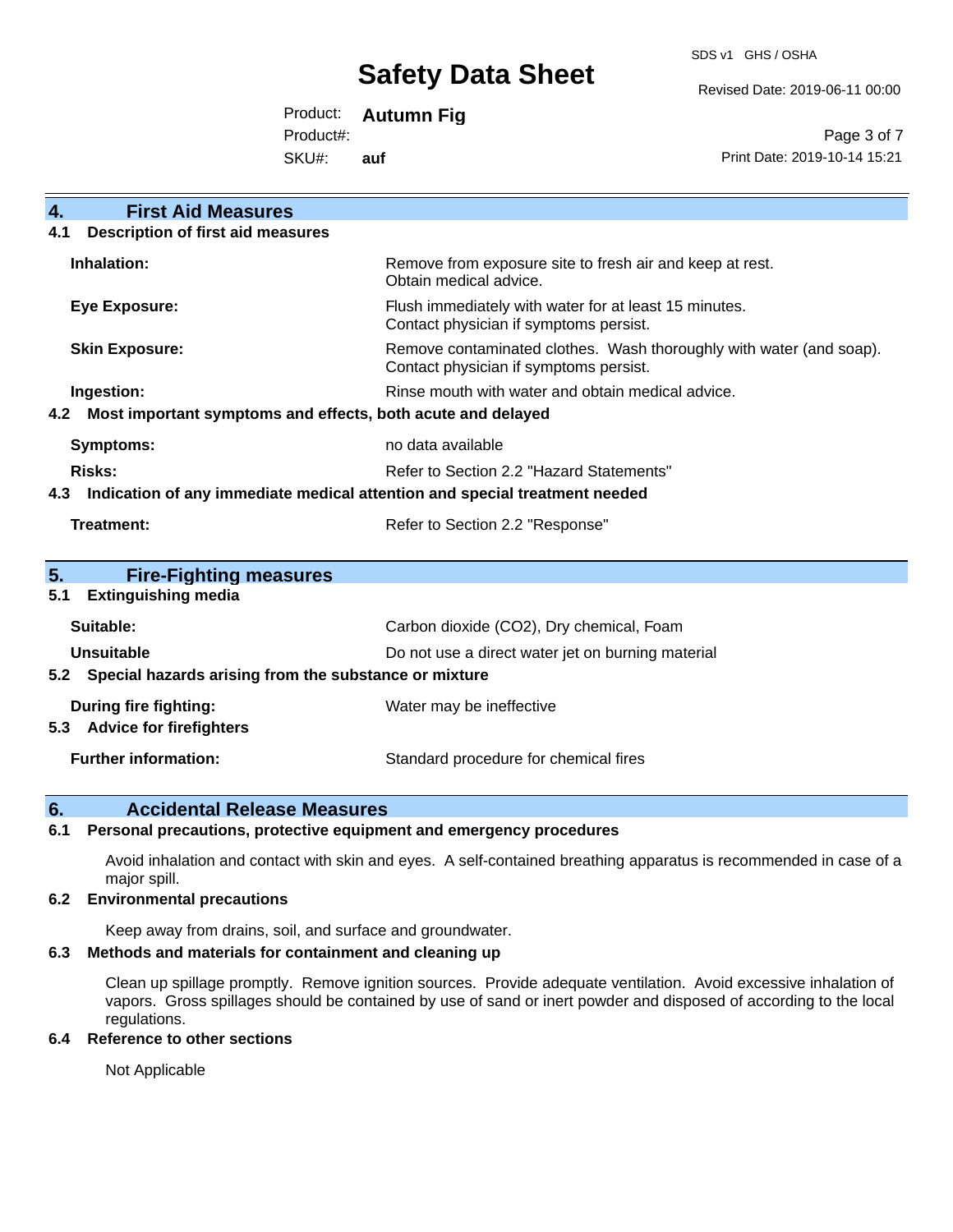Revised Date: 2019-06-11 00:00

Product: **Autumn Fig** SKU#: Product#: **auf**

Page 4 of 7 Print Date: 2019-10-14 15:21

# **7. Handling and Storage**

### **7.1 Precautions for safe handling**

Apply according to good manufacturing and industrial hygiene practices with proper ventilation. Do not drink, eat or smoke while handling. Respect good personal hygiene.

### **7.2 Conditions for safe storage, including any incompatibilities**

Store in a cool, dry and ventilated area away from heat sources and protected from light in tightly closed original container. Avoid uncoated metal container. Keep air contact to a minimum.

### **7.3 Specific end uses**

No information available

### **8. Exposure Controls/Personal Protection**

**8.1 Control parameters**

| <b>Exposure Limits:</b>                               | Contains no substances with occupational exposure limit values.                                                                          |  |
|-------------------------------------------------------|------------------------------------------------------------------------------------------------------------------------------------------|--|
| <b>Engineering Controls:</b>                          | Use local exhaust as needed.                                                                                                             |  |
| 8.2 Exposure controls - Personal protective equipment |                                                                                                                                          |  |
| Eye protection:                                       | Tightly sealed goggles, face shield, or safety glasses with brow guards and side shields, etc.<br>as may be appropriate for the exposure |  |
| <b>Respiratory protection:</b>                        | Avoid excessive inhalation of concentrated vapors. Apply local ventilation where appropriate.                                            |  |
| <b>Skin protection:</b>                               | Avoid Skin contact. Use chemically resistant gloves as needed.                                                                           |  |

### **9. Physical and Chemical Properties**

### **9.1 Information on basic physical and chemical properties**

| Appearance:                  | Liquid                                 |
|------------------------------|----------------------------------------|
| Odor:                        | Conforms to Standard                   |
| Color:                       | Yellow Tint (G0/1) to Pale Yellow (G2) |
| <b>Viscosity:</b>            | Liquid                                 |
| <b>Freezing Point:</b>       | Not determined                         |
| <b>Boiling Point:</b>        | Not determined                         |
| <b>Melting Point:</b>        | Not determined                         |
| <b>Flashpoint (CCCFP):</b>   | >200 F (93.33 C)                       |
| <b>Auto flammability:</b>    | Not determined                         |
| <b>Explosive Properties:</b> | None Expected                          |
| <b>Oxidizing properties:</b> | None Expected                          |
| Vapor Pressure (mmHg@20 C):  | 0.0106                                 |
| %VOC:                        | 0.01                                   |
| Specific Gravity @ 25 C:     | 0.9380                                 |
| Density @ 25 C:              | 0.9350                                 |
| Refractive Index @ 20 C:     | 1.4580                                 |
| Soluble in:                  | Oil                                    |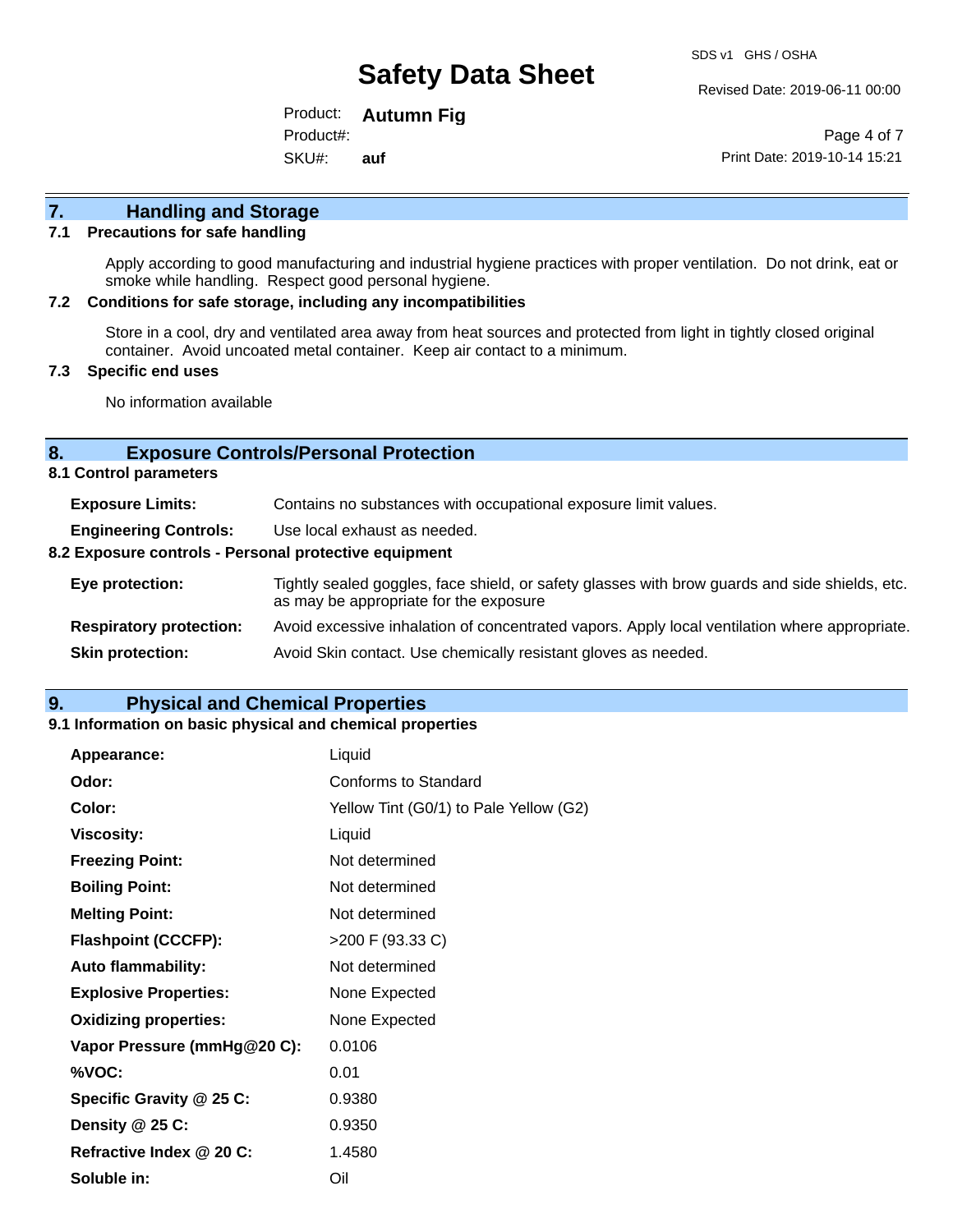Revised Date: 2019-06-11 00:00

Product: **Autumn Fig** SKU#: Product#: **auf**

Page 5 of 7 Print Date: 2019-10-14 15:21

# **10. Stability and Reactivity**

| 10.1 Reactivity                         | None                                               |
|-----------------------------------------|----------------------------------------------------|
| <b>10.2 Chemical stability</b>          | Stable                                             |
| 10.3 Possibility of hazardous reactions | None known                                         |
| <b>10.4 Conditions to avoid</b>         | None known                                         |
| 10.5 Incompatible materials             | Strong oxidizing agents, strong acids, and alkalis |
| 10.6 Hazardous decomposition products   | None known                                         |

# **11. Toxicological Information**

# **11.1 Toxicological Effects**

Acute Toxicity Estimates (ATEs) based on the individual Ingredient Toxicity Data utilizing the "Additivity Formula"

| Acute toxicity - Oral - (Rat) mg/kg                | (LD50: 4895.2722) May be harmful if swallowed            |
|----------------------------------------------------|----------------------------------------------------------|
| Acute toxicity - Dermal - (Rabbit) mg/kg           | Not classified - the classification criteria are not met |
| Acute toxicity - Inhalation - (Rat) mg/L/4hr       | (LD50: 186.9387) May be harmful if inhaled               |
| <b>Skin corrosion / irritation</b>                 | May be harmful if inhaled                                |
| Serious eye damage / irritation                    | Not classified - the classification criteria are not met |
| <b>Respiratory sensitization</b>                   | Not classified - the classification criteria are not met |
| <b>Skin sensitization</b>                          | May cause an allergic skin reaction                      |
| <b>Germ cell mutagenicity</b>                      | Not classified - the classification criteria are not met |
| Carcinogenicity                                    | Not classified - the classification criteria are not met |
| <b>Reproductive toxicity</b>                       | Not classified - the classification criteria are not met |
| Specific target organ toxicity - single exposure   | Not classified - the classification criteria are not met |
| Specific target organ toxicity - repeated exposure | Not classified - the classification criteria are not met |
| <b>Aspiration hazard</b>                           | Not classified - the classification criteria are not met |

## **12. Ecological Information**

**12.1 Toxicity**

| <b>Acute acquatic toxicity</b>     | Not classified - the classification criteria are not met |
|------------------------------------|----------------------------------------------------------|
| <b>Chronic acquatic toxicity</b>   | Toxic to aquatic life with long lasting effects          |
| <b>Toxicity Data on soil</b>       | no data available                                        |
| <b>Toxicity on other organisms</b> | no data available                                        |
|                                    |                                                          |
| 12.2 Persistence and degradability | no data available                                        |
| 12.3 Bioaccumulative potential     | no data available                                        |
| 12.4 Mobility in soil              | no data available                                        |
| 12.5 Other adverse effects         | no data available                                        |
|                                    |                                                          |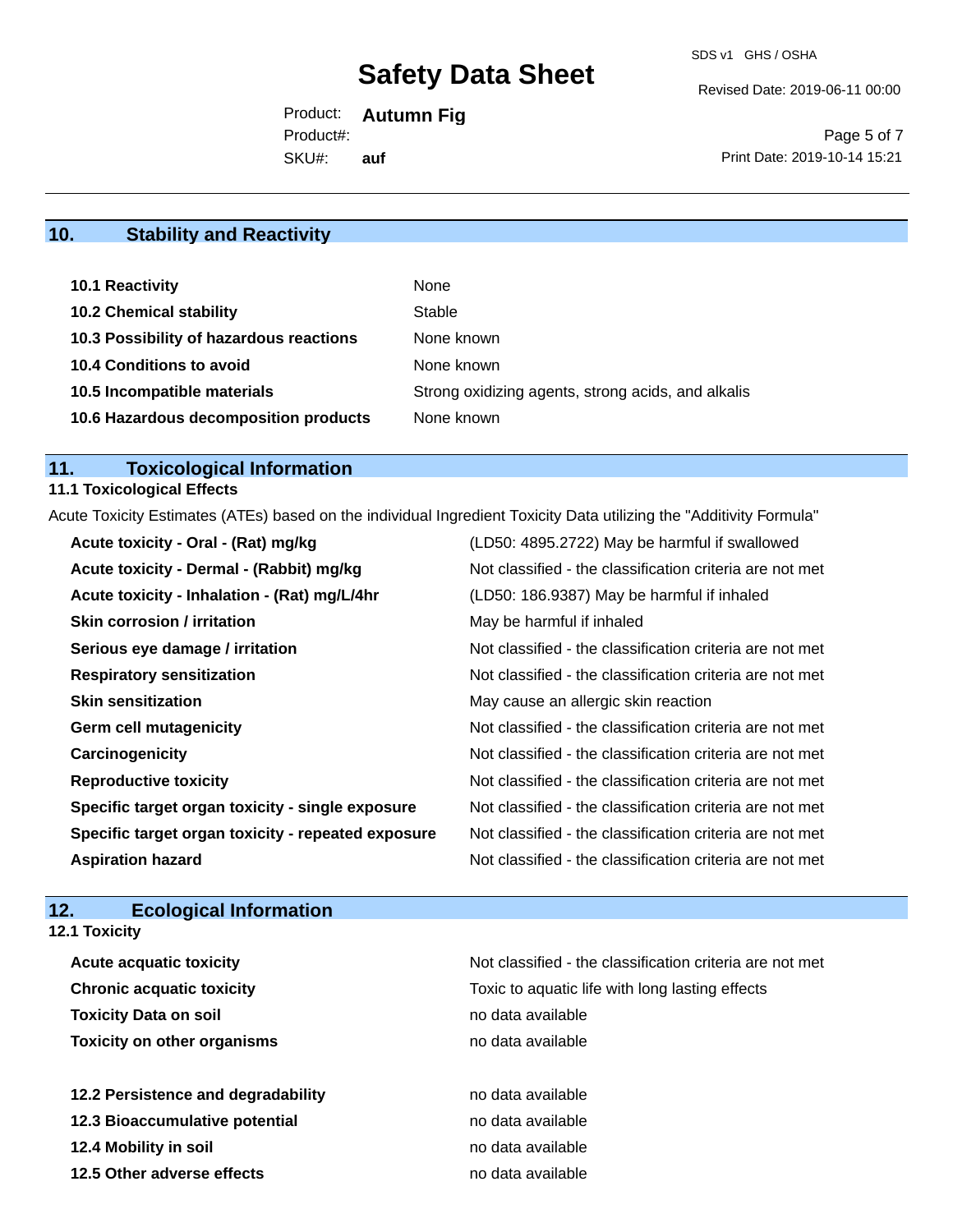Revised Date: 2019-06-11 00:00

Product: **Autumn Fig** SKU#: Product#: **auf**

Page 6 of 7 Print Date: 2019-10-14 15:21

### **13. Disposal Conditions**

### **13.1 Waste treatment methods**

Do not allow product to reach sewage systems. Dispose of in accordance with all local and national regulations. Send to a licensed waste management company.The product should not be allowed to enter drains, water courses or the soil. Do not contaminate ponds, waterways or ditches with chemical or used container.

## **14. Transport Information**

| <b>Marine Pollutant</b>                                                 | Yes. Ingredient of greatest environmental impact :<br>54464-57-2 : (5 - 10 %) : Tetramethyl Acetyloctahydronaphthalenes |                     |                                     |                                                              |               |
|-------------------------------------------------------------------------|-------------------------------------------------------------------------------------------------------------------------|---------------------|-------------------------------------|--------------------------------------------------------------|---------------|
| <b>Regulator</b>                                                        |                                                                                                                         | <b>Class</b>        | <b>Pack Group</b>                   | <b>Sub Risk</b>                                              | UN-nr.        |
| U.S. DOT (Non-Bulk)                                                     |                                                                                                                         |                     | Not Regulated - Not Dangerous Goods |                                                              |               |
| <b>Chemicals NOI</b>                                                    |                                                                                                                         |                     |                                     |                                                              |               |
| <b>ADR/RID (International Road/Rail)</b>                                |                                                                                                                         |                     |                                     |                                                              |               |
| <b>Environmentally Hazardous</b><br>Substance, Liquid, n.o.s.           | 9                                                                                                                       |                     | $\mathbf{III}$                      |                                                              | <b>UN3082</b> |
| <b>IATA (Air Cargo)</b>                                                 |                                                                                                                         |                     |                                     |                                                              |               |
| <b>Environmentally Hazardous</b><br>Substance, Liquid, n.o.s.           | 9                                                                                                                       |                     | $\mathbf{III}$                      |                                                              | <b>UN3082</b> |
| IMDG (Sea)                                                              |                                                                                                                         |                     |                                     |                                                              |               |
| <b>Environmentally Hazardous</b><br>Substance, Liquid, n.o.s.           | 9                                                                                                                       |                     | $\mathbf{III}$                      |                                                              | <b>UN3082</b> |
| <b>Regulatory Information</b><br>15.                                    |                                                                                                                         |                     |                                     |                                                              |               |
| <b>U.S. Federal Regulations</b>                                         |                                                                                                                         |                     |                                     |                                                              |               |
| <b>TSCA (Toxic Substance Control Act)</b>                               |                                                                                                                         |                     |                                     | All components of the substance/mixture are listed or exempt |               |
| 40 CFR(EPCRA, SARA, CERCLA and CAA)<br><b>U.S. State Regulations</b>    |                                                                                                                         |                     |                                     | This product contains NO components of concern.              |               |
| <b>California Proposition 65 Warning</b><br><b>Canadian Regulations</b> |                                                                                                                         | No Warning required |                                     |                                                              |               |
| <b>DSL</b>                                                              |                                                                                                                         |                     |                                     | 100.00% of the components are listed or exempt.              |               |

## **16. Other Information**

### **GHS H-Statements referred to under section 3 and not listed in section 2**

| H227 : Combustible liquid                                | H316 : Causes mild skin irritation                             |
|----------------------------------------------------------|----------------------------------------------------------------|
| H400 : Very Toxic to aquatic life                        | H401 : Toxic to aquatic life                                   |
| H402 : Harmful to aquatic life                           | H410 : Very toxic to aquatic life with long lasting<br>effects |
| H412 : Harmful to aquatic life with long lasting effects |                                                                |

### **Total Fractional Values**

### (TFV) Risk (TFV) Risk